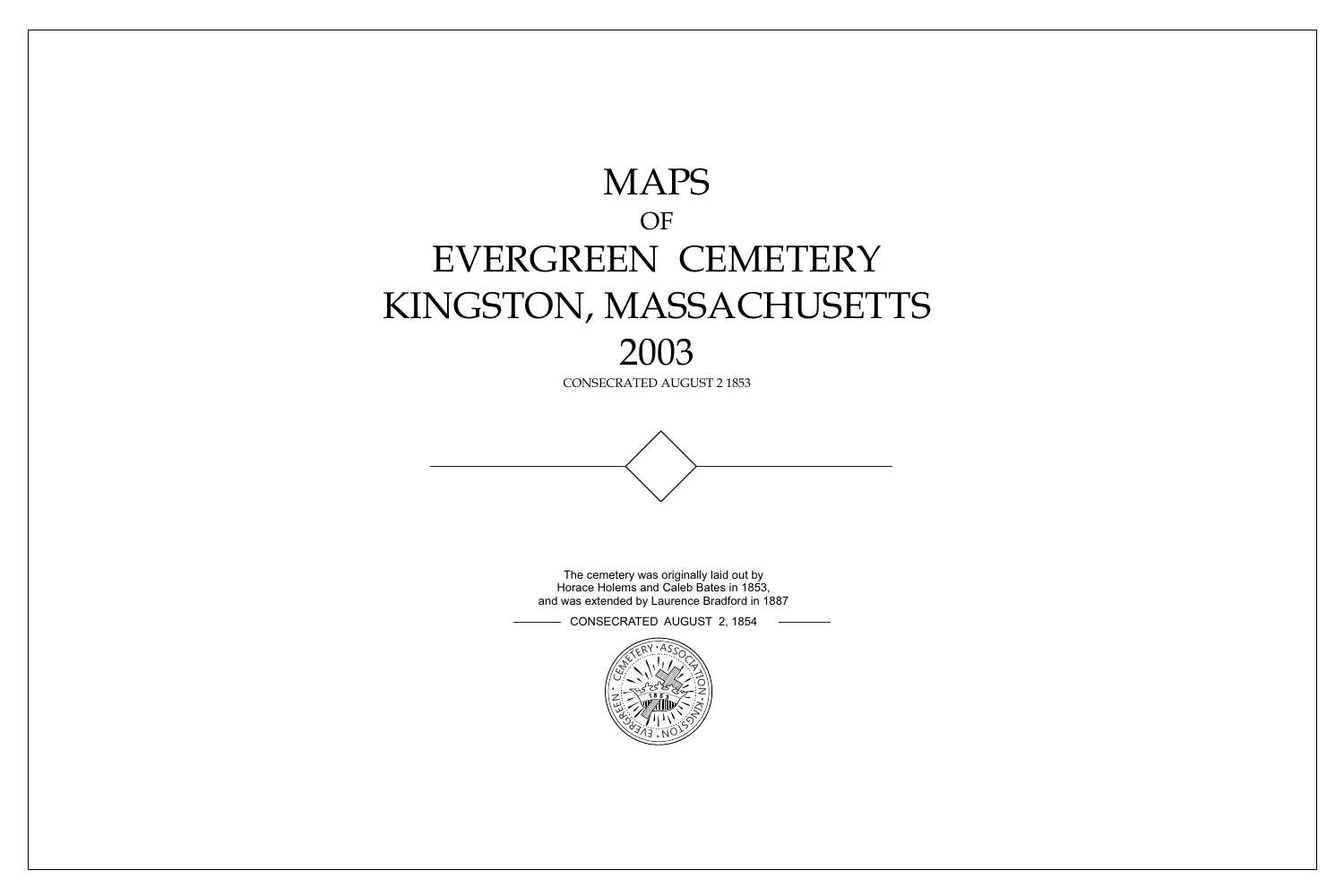



| <b>AN</b><br>5                                   |                                                                                                                 |
|--------------------------------------------------|-----------------------------------------------------------------------------------------------------------------|
| 444                                              |                                                                                                                 |
| BORD BERTAWEL<br>446                             | BORDER & FENCE LINE                                                                                             |
| 15                                               |                                                                                                                 |
| 448<br>447                                       | SINGLE                                                                                                          |
| $\frac{a_{ir}}{b}$<br>449                        | LOT PLOT<br><b>SECTION DD</b>                                                                                   |
| $\mathcal{F}_{\bullet}$<br>$\blacktriangleright$ | 472<br>471<br>473<br>$\boxed{5}$                                                                                |
| $\bullet_\bullet$                                | 470<br>MEMORIAL<br>469<br>474                                                                                   |
| <b>TAM</b><br>451<br>78                          | 468<br>476<br>477<br>475<br>478<br>467                                                                          |
|                                                  | 466<br>479<br>464<br>522                                                                                        |
| 452<br>79                                        | 463<br>465<br>497<br>496<br>523<br>462<br>521                                                                   |
| 269<br>80                                        | ARBUTUS PATH<br>495<br>$\frac{623}{ }$<br>482<br>456<br>461                                                     |
| 270                                              | 498<br>524<br>499<br>457<br>532<br>520<br>460<br>500<br>494<br>271                                              |
| 81<br>RURAL 9                                    | [ ვ<br>458<br>492<br>$525$<br>272<br>/459<br>491<br>434<br>501<br>533                                           |
|                                                  | 490<br>AVENUE<br>JONES<br>483<br>536                                                                            |
| 273<br>82                                        | 535<br>484<br>489<br><b>HOSTAS</b><br>538<br>275/<br>279<br>$\mathbf{Z}$                                        |
| 274<br>276                                       | 485<br>277<br>537<br>281<br>∕488<br>283<br>540<br>486                                                           |
| $3\overline{3}$                                  | <b>METIONAL REPAIR</b><br>539<br>285<br>RURAL<br>278<br>280<br>487<br>287<br><b>TREE</b><br>282<br>$\sqrt{284}$ |
| $\blacksquare$                                   | RUPA<br>NORTH MAIN<br>543   544<br>289<br>$^{'}286$ ,<br>542                                                    |
| 173                                              | AVENUE .<br>$\mathcal{S}$<br>$\overline{2}$<br>288<br>541<br>545 549<br>290<br>۰.                               |
| $\sqrt{198}$<br>172                              | 291<br>546<br>LOT <sub>1</sub><br>548 547<br>PAWTU<br>292                                                       |
| AVENUE<br>174                                    | 171<br>293<br>241<br>170<br>242<br>294                                                                          |
| 197<br>184                                       | 354<br>6<br>169<br>295<br>AVENUE                                                                                |
| CROSS<br>175                                     | <b>NORTH</b><br>183<br>MAIN<br>168<br>243                                                                       |
| <b>ROSE</b>                                      | 182<br>244<br>130                                                                                               |
| VALLEY<br>176                                    | NAYFLOWER AVE<br>358<br>129<br>131<br>622<br>623<br>181                                                         |
| 178                                              | 624<br>625<br>621<br>╲<br>119<br>167<br>620<br>180<br><b>MOSS</b>                                               |
| 179<br>177                                       | $\mathcal{L}_{\mathcal{S}}$<br>120<br>117<br>587<br>585<br>586<br>128<br>588<br><b>DELL</b><br>132<br>121       |
|                                                  | 589<br>166<br>95<br>$\sqrt{591}$<br>596<br>595 594<br>116                                                       |
| 162<br>163<br>164<br>161                         | 122<br>96<br>127<br>165<br>593<br>OAK VALE                                                                      |
| CENTRE                                           | 126<br>125<br>157<br>592<br>115<br>123<br>94<br>97<br>597                                                       |
|                                                  | 598<br>4/E<br>599<br>600<br>156<br>$/601$ $\overline{\phantom{1}}$<br>158<br>114<br>113                         |
| 145<br>147                                       | 98<br>124<br>610<br>112<br>609<br>93<br>608<br>160<br>111                                                       |
| 149                                              | 151<br>159<br>153<br>$\Box$<br>344<br>607                                                                       |
| CENTRE                                           | MAYFLOW OF<br>133<br>1611<br>(612 / 613)                                                                        |
| 144<br>146<br>148                                | MEMORIAL<br>$\frac{4}{160-C}$<br>109<br>134<br>614,<br>108<br>91<br>150<br>154<br>99<br>152<br>110              |
|                                                  | 343<br>135<br>100<br>PLOT<br>107<br>136<br>342<br><b>LEAF</b>                                                   |
| $\mathbf{E}$<br>143<br>142                       | 90<br>101<br>VALLEY<br>137<br>86<br>138                                                                         |
| 141                                              | 102<br>$\bullet$<br>139<br>$\blacksquare$<br>140<br>341<br>$\sum_{\alpha\in\mathbb{Z}}$<br>87<br>O              |
| 86                                               | 106<br>106<br>104 103<br>340<br>89<br>88                                                                        |
| $\frac{1}{100}$ Stairs36                         | SOUTH MAIN AVENUE<br>8<br>2<br>335                                                                              |
| 34<br>32<br>30                                   | SOUTH MAIN AVENUE<br>20<br>18<br>10<br>22<br>16<br>12<br>326<br>14<br>28<br>337<br>24<br>26                     |
|                                                  | 325                                                                                                             |
| 330<br>31<br>329<br>29<br>328                    | 6<br>9<br>$\overline{7}$<br>11<br>4<br>5<br>17<br>13<br>336<br>15<br>19<br>327<br>21<br>25<br>23<br>27          |
|                                                  | $=$ $ \sim$                                                                                                     |
|                                                  | <b>BORDER - FENCE</b>                                                                                           |
|                                                  |                                                                                                                 |

## MAPS OF EVERGREEN CEMETERY KINGSTON, MASSACHUSETTS

CONSECRATED AUGUST 2 1853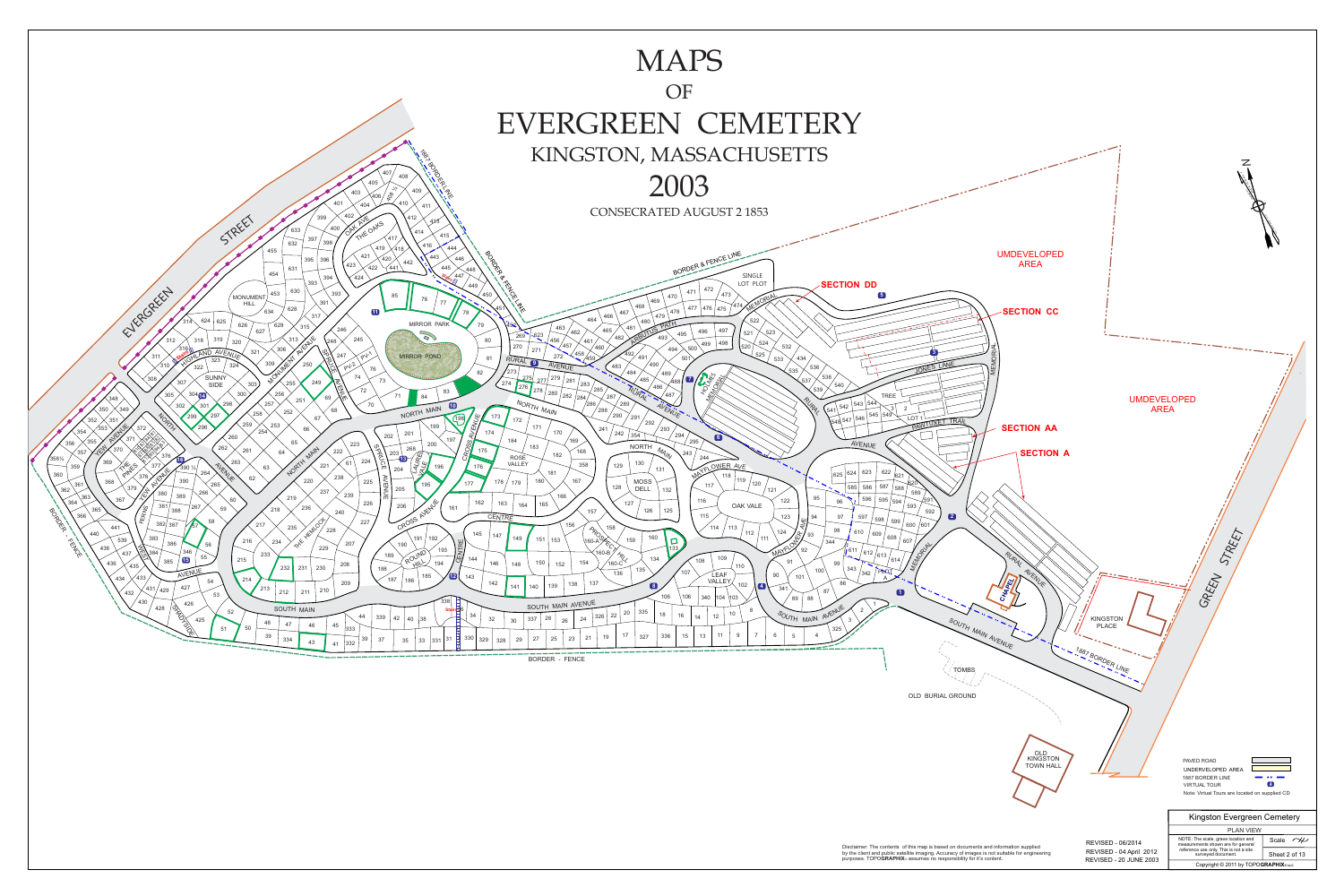

| 5 <sup>5</sup>                                                                                         |                                                                                                                                  |
|--------------------------------------------------------------------------------------------------------|----------------------------------------------------------------------------------------------------------------------------------|
| 444                                                                                                    |                                                                                                                                  |
|                                                                                                        | BORDER & FENCE LINE                                                                                                              |
| 446                                                                                                    |                                                                                                                                  |
| 15<br>448                                                                                              |                                                                                                                                  |
| 447<br>$\frac{2\pi}{\sqrt{3}}$                                                                         | BORD BERTY<br>SINGLE                                                                                                             |
| 449                                                                                                    | LOT PLOT<br><b>SECTION DD</b>                                                                                                    |
| $\overline{\phantom{0}}$<br>$\mathcal{F}_{\mathbf{q}}$                                                 | 472<br>471<br>473<br>470                                                                                                         |
|                                                                                                        | MEMORIAL<br>469                                                                                                                  |
| 78                                                                                                     | <b>TAM</b><br>474<br>468<br>451<br>476<br>477<br>475<br>478<br>467                                                               |
|                                                                                                        | 466<br>479<br>464                                                                                                                |
| K.<br>79                                                                                               | 522<br>452<br>463                                                                                                                |
|                                                                                                        | 465<br>497<br>496<br>523<br>462<br>521<br>495<br>$-623$<br>269                                                                   |
| 80                                                                                                     | ARBUTUS PATH<br>482<br>456<br>461<br>498<br>524<br>499                                                                           |
|                                                                                                        | 457<br>532<br>520<br>270<br>460<br>500<br>494<br>271                                                                             |
| 81                                                                                                     | 458<br>492,<br>525<br>272<br>/459<br>491<br>501<br>434<br>WALE DRIVE<br>533                                                      |
|                                                                                                        | 490<br>JONES<br>483<br>536                                                                                                       |
| 82                                                                                                     | 535<br>273<br>484<br>489                                                                                                         |
|                                                                                                        | 538<br>279<br>275<br>485<br>277<br>537<br>281<br>∕488<br>274<br>283                                                              |
| $3^{\circ}$                                                                                            | HOUNES<br><b>MENTONIAL</b><br>540<br>486<br>276<br>285<br>539<br>278<br>RURAL                                                    |
|                                                                                                        | 280<br>487<br>282<br><b>TREE</b><br>287<br>/284/                                                                                 |
|                                                                                                        | RUPLE<br>NORTH MAIN<br>543 544<br>$^\prime$ 286 $_\prime$<br>289<br>AVENUE .<br>542<br>$\mathcal{S}^{\prime}$<br>$\overline{2}$  |
|                                                                                                        | $^{'}288$<br>541<br>545 549<br>290<br>173                                                                                        |
| AVENUE<br>198                                                                                          | 291<br>$\sqrt{546}$<br>LOT <sub>1</sub><br>172<br>548 547<br>292<br>PANTU                                                        |
| 174                                                                                                    | 171<br>293<br>241<br>170                                                                                                         |
| 197                                                                                                    | 242<br>294<br>354<br>169<br>184                                                                                                  |
| CROSS,                                                                                                 | 295<br>AVENUE<br><b>NORTH</b><br>183                                                                                             |
| 175                                                                                                    | MAIN<br>168<br>243<br>182                                                                                                        |
|                                                                                                        | 244<br><b>ROSE</b><br>130<br>VALLEY<br>358                                                                                       |
| 176                                                                                                    | WAYFLOWER AVE<br>129<br>131<br>622<br>623<br>181<br>624                                                                          |
|                                                                                                        | 625<br>621<br>119<br>167                                                                                                         |
| 177                                                                                                    | 180<br><b>MOSS</b><br>620<br>178<br>179<br>120<br>117<br>587<br>585<br>128<br>586<br>588<br><b>DELL</b>                          |
|                                                                                                        | 121<br>132<br>589<br>166                                                                                                         |
| 162                                                                                                    | 95<br>596<br><u>⁄</u> 591<br>595 $/$ 594<br>116<br>122<br>96<br>163<br>127<br>165<br>164                                         |
| 161                                                                                                    | OAK VALE<br>593<br>126<br>125<br>157<br>592                                                                                      |
|                                                                                                        | 115<br>123<br>94<br>97<br>CENTRE<br>597<br>598                                                                                   |
|                                                                                                        | ৠ<br>599<br>600 / 601<br>156<br>114<br>113                                                                                       |
| 145                                                                                                    | 98<br>124<br>610<br>112<br>609<br>93<br>147<br>608                                                                               |
|                                                                                                        | $\frac{P_{PQQ}}{160-AQQ}$<br>MAYFLOW O<br>160<br>111<br>149<br>159<br>151<br>153<br>607<br>344                                   |
| CENTRE                                                                                                 | I KENDOXAN<br>133<br>611                                                                                                         |
| 144                                                                                                    | / 612 / 613 /<br>$\frac{4}{160}$ $\frac{4}{160}$<br>109<br>134<br>$/$ 614 $/$<br>108                                             |
| 146                                                                                                    | 91<br>150<br>154<br>99<br>152<br>148<br>110<br>343<br>135                                                                        |
| 143                                                                                                    | 100<br>FLOT<br>107<br>136<br>342<br>LEAF<br>90<br>101                                                                            |
| 142                                                                                                    | VALLEY<br>137<br>86<br>138<br>102                                                                                                |
|                                                                                                        | 139<br>141<br>140<br>341<br>$\sum_{\alpha}$<br>87<br>2                                                                           |
|                                                                                                        | 106<br>106<br>103<br>340<br>104<br>89<br>88                                                                                      |
| $\begin{array}{c}\n\begin{array}{c}\n\downarrow \\ \downarrow \\ \downarrow\n\end{array}\n\end{array}$ | SOUTH MAIN AVENUE                                                                                                                |
| 34                                                                                                     | SOUTH MAIN AVENUE<br>8<br>2<br>335<br>20<br>10<br>18<br>22<br>16<br>12<br>14<br>326                                              |
| 32                                                                                                     | 28<br>337<br>24<br>26<br>3<br>30                                                                                                 |
|                                                                                                        | 325                                                                                                                              |
| 330<br>31<br>329                                                                                       | 9<br>6<br>$\overline{7}$<br>11<br>$\overline{4}$<br>17<br>5<br>13<br>336<br>15<br>19<br>327<br>21<br>23<br>25<br>27<br>29<br>328 |
|                                                                                                        | $=$ $ -$                                                                                                                         |
|                                                                                                        | <b>BORDER - FENCE</b>                                                                                                            |
|                                                                                                        |                                                                                                                                  |



## MAPS

### OF

## EVERGREEN CEMETERY KINGSTON, MASSACHUSETTS

CONSECRATED AUGUST 2 1853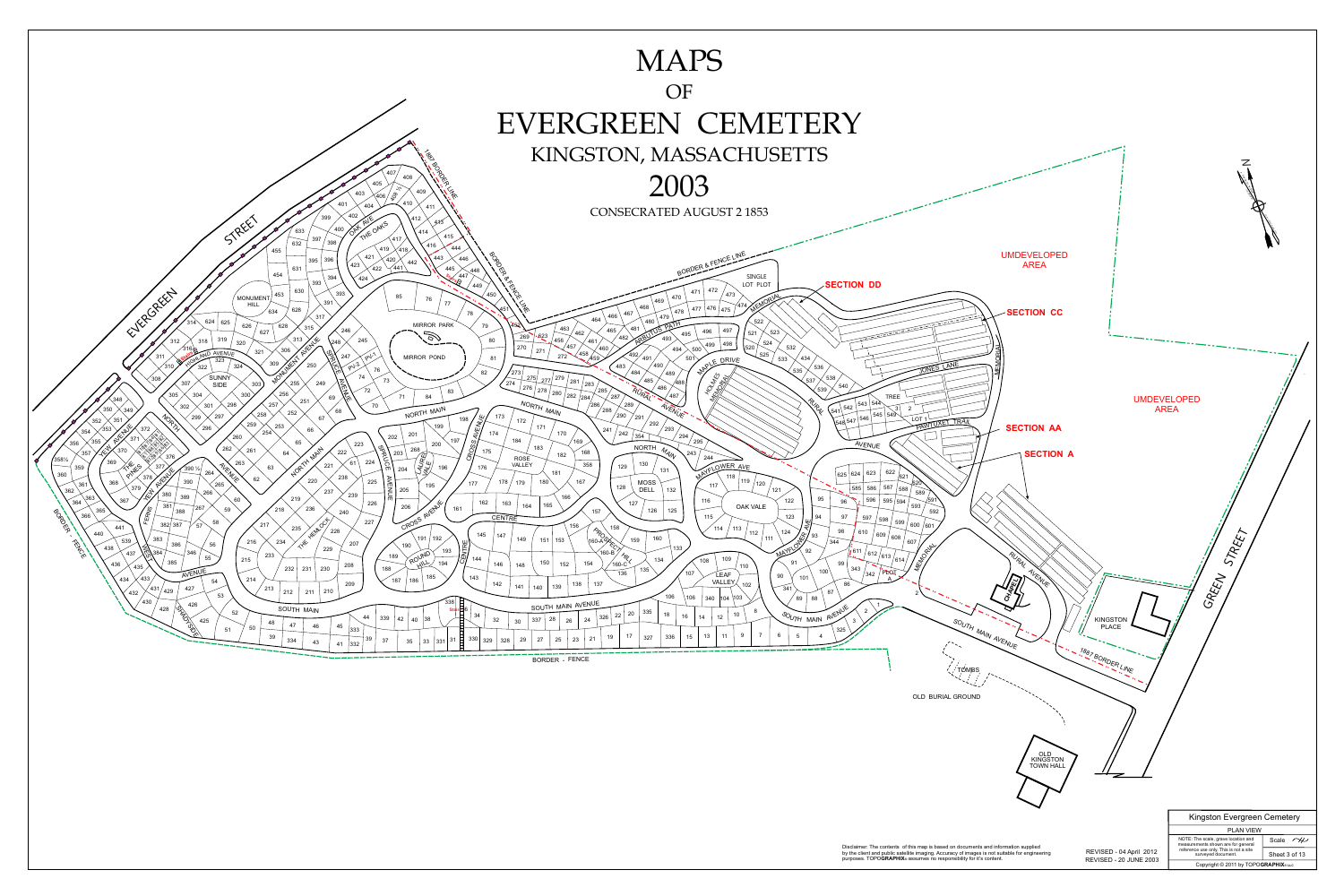*N*



SECTION ONE Kingston Evergreen Cemetery

1922 YAR'N WEST 14° 55'

**MAGNETIC** 

ANNUAL INCREASE 4'

Scale  $\sim$ Sheet 4 of 13

 REVISED - 20 JUNE 2003 REVISED - 04 April 2012

Disclaimer: The contents of this map is based on documents and information supplied by the client and public satellite imaging. Accuracy of images is not suitable for engineering

Copyright © 2011 by TOPO**GRAPHIX**® **LLC**

NOTE: The scale, grave location and measurements shown are for general reference use only. This is not a site surveyed document.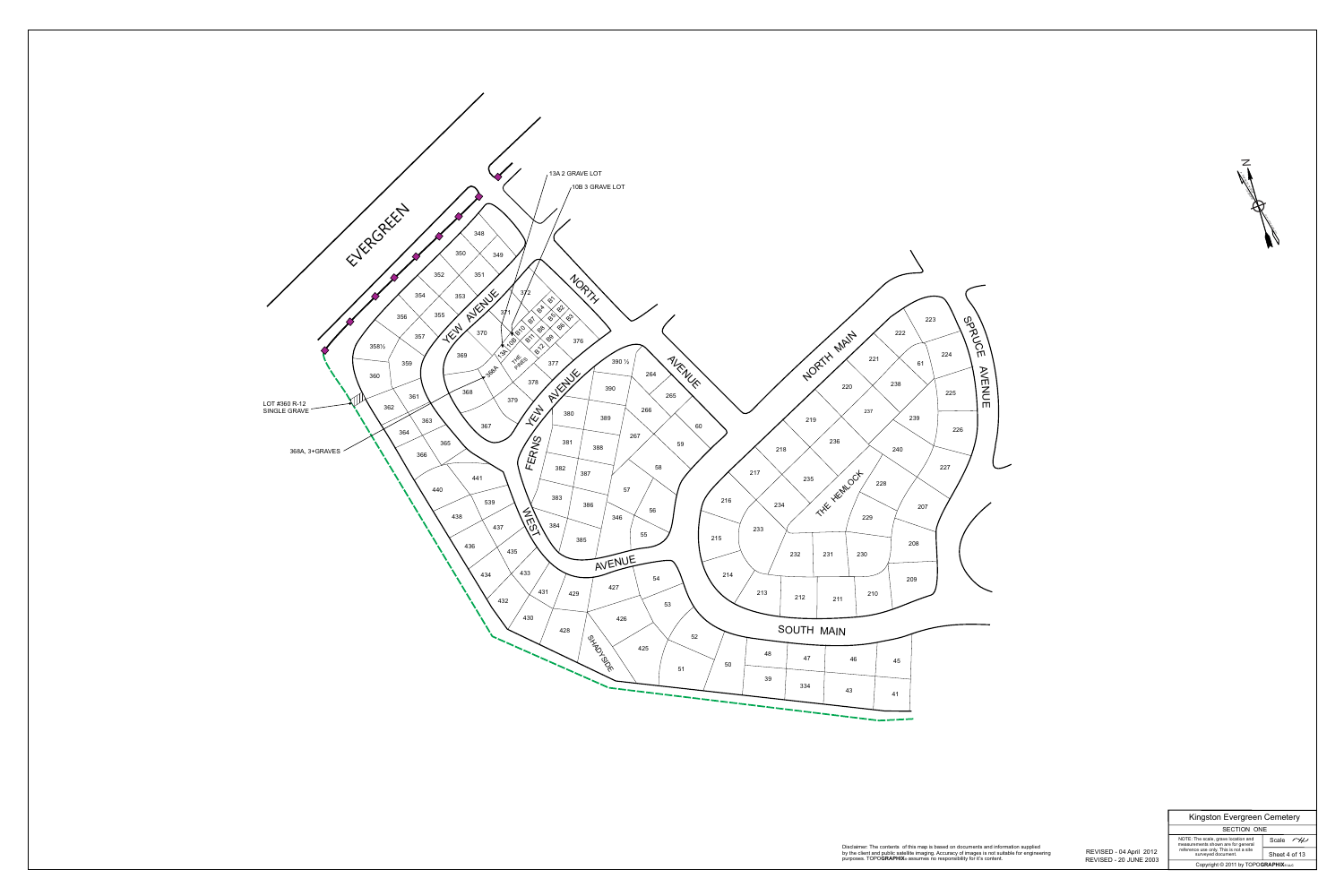

Scale  $\sim$ Sheet 5 of 13

|                                      |    |    |    |    | 29             | 28 | 27 | 26             | <b>TREE LOT</b>     |    |
|--------------------------------------|----|----|----|----|----------------|----|----|----------------|---------------------|----|
| 25                                   | 24 | 23 | 22 | 21 | 20             | 19 | 18 | 17             | 16<br>15            | 14 |
| 12                                   | 11 | 10 | 9  | 8  | $\overline{7}$ | 6  | 5  | $\overline{4}$ | $\overline{2}$<br>3 | 1  |
| <b>THE OAKS</b><br><b>NEW LAYOUT</b> |    |    |    |    |                |    |    |                |                     |    |



 REVISED - 20 JUNE 2003 REVISED - 04 April 2012

SECTION TWO Kingston Evergreen Cemetery

Copyright © 2011 by TOPO**GRAPHIX**® **LLC** NOTE: The scale, grave location and measurements shown are for general reference use only. This is not a site surveyed document.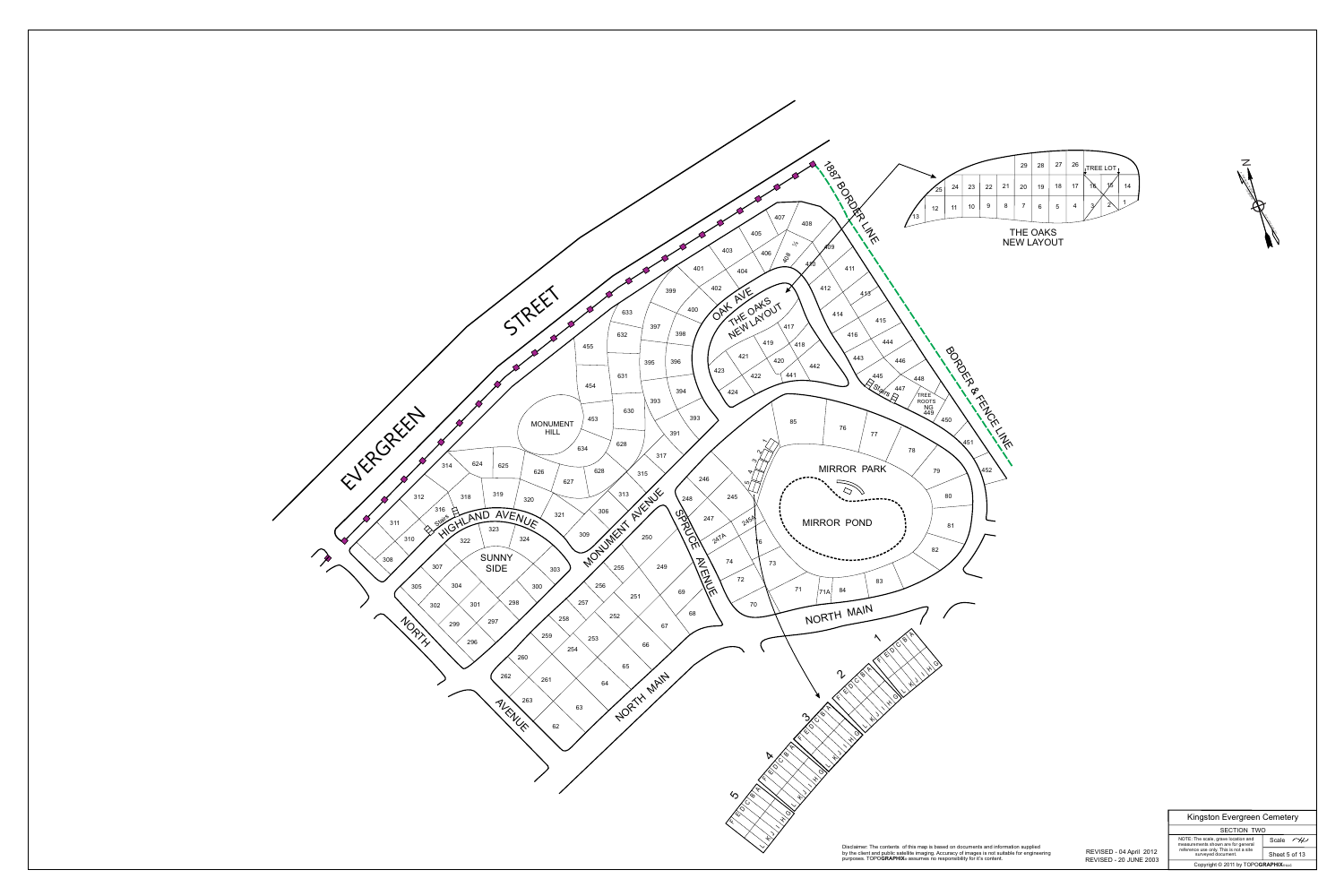*N*



### Scale  $\sim\hspace{-2.1mm}\swarrow$ Sheet 6 of 13

1922 YAR'N WEST 14° 55'

**MAGNETIC** 

ANNUAL INCREASE 4'

 REVISED - 20 JUNE 2003 REVISED - 04 April 2012

SECTION THREE NOTE: The scale, grave location and measurements shown are for general reference use only. This is not a site surveyed document.

#### Disclaimer: The contents of this map is based on documents and information supplied by the client and public satellite imaging. Accuracy of images is not suitable for engineering

|  |  | $5   6   7   8   9   10   11   12   \leq$       |  |  |  |
|--|--|-------------------------------------------------|--|--|--|
|  |  | 17   18   19   20   21   22   23   24   25      |  |  |  |
|  |  | 30   31   32   33   34   35   36   37   38   39 |  |  |  |
|  |  | 44   45   46   47   48   49   50   51   52   53 |  |  |  |
|  |  | 58   59   60   61   62   63   64   65   66   67 |  |  |  |
|  |  | 72   73   74   75   76   77   78   79           |  |  |  |

Kingston Evergreen Cemetery

Copyright © 2011 by TOPO**GRAPHIX**® **LLC**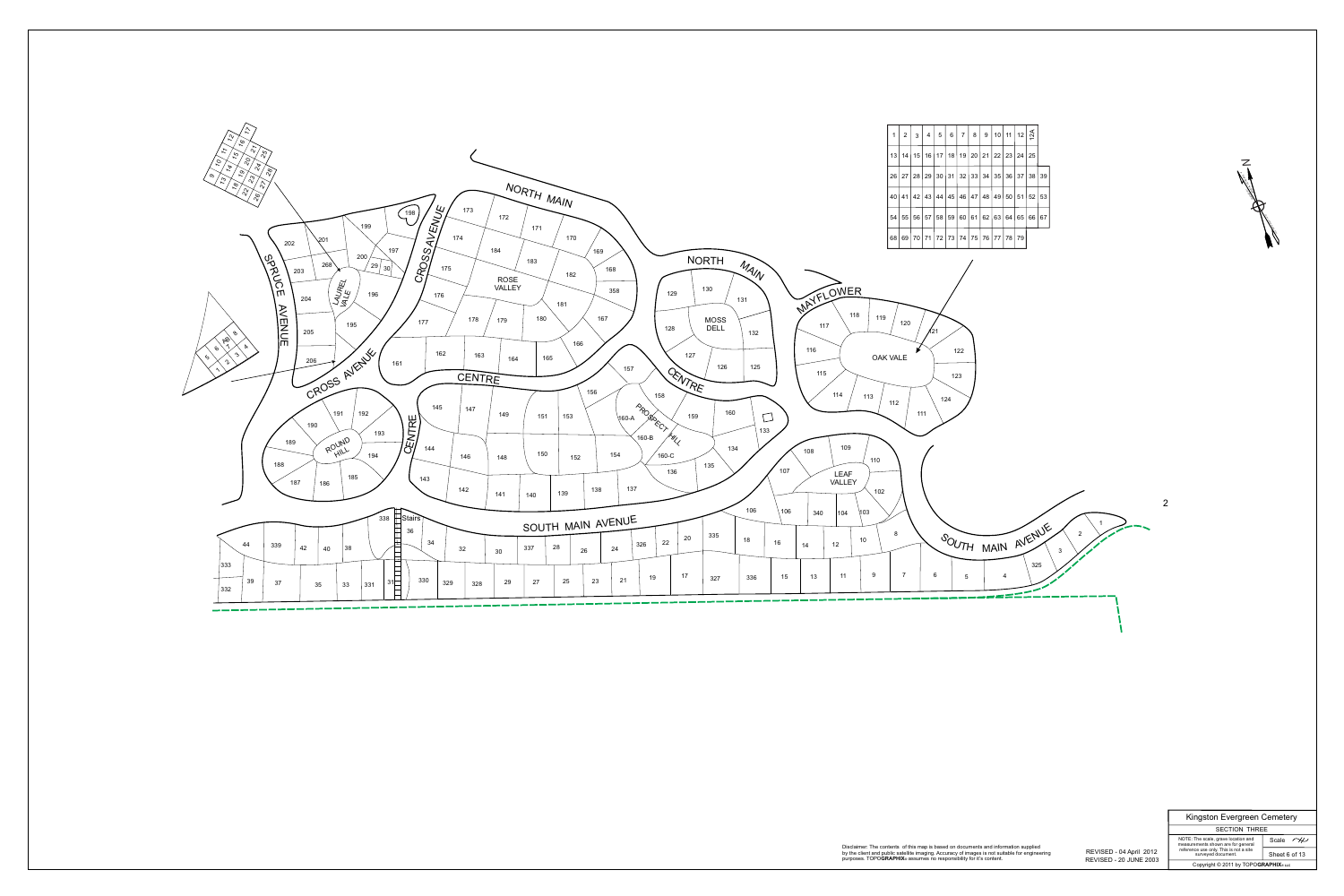*N*



 REVISED - 20 JUNE 2003 REVISED - 04 April 2012

Disclaimer: The contents of this map is based on documents and information supplied by the client and public satellite imaging. Accuracy of images is not suitable for engineering purposes. TOPO**GRAPHIX®** assumes no responsibility for it's content.

Kingston Evergreen Cemetery

Copyright © 2011 by TOPO**GRAPHIX**® **LLC**

NOTE: The scale, grave location and measurements shown are for general reference use only. This is not a site surveyed document.

SECTION FOUR

Scale  $\sim$ 

Sheet 7 of 13

1922 YAR'N WEST 14° 55'

**MAGNETIC** 

ANNUAL INCREASE 4'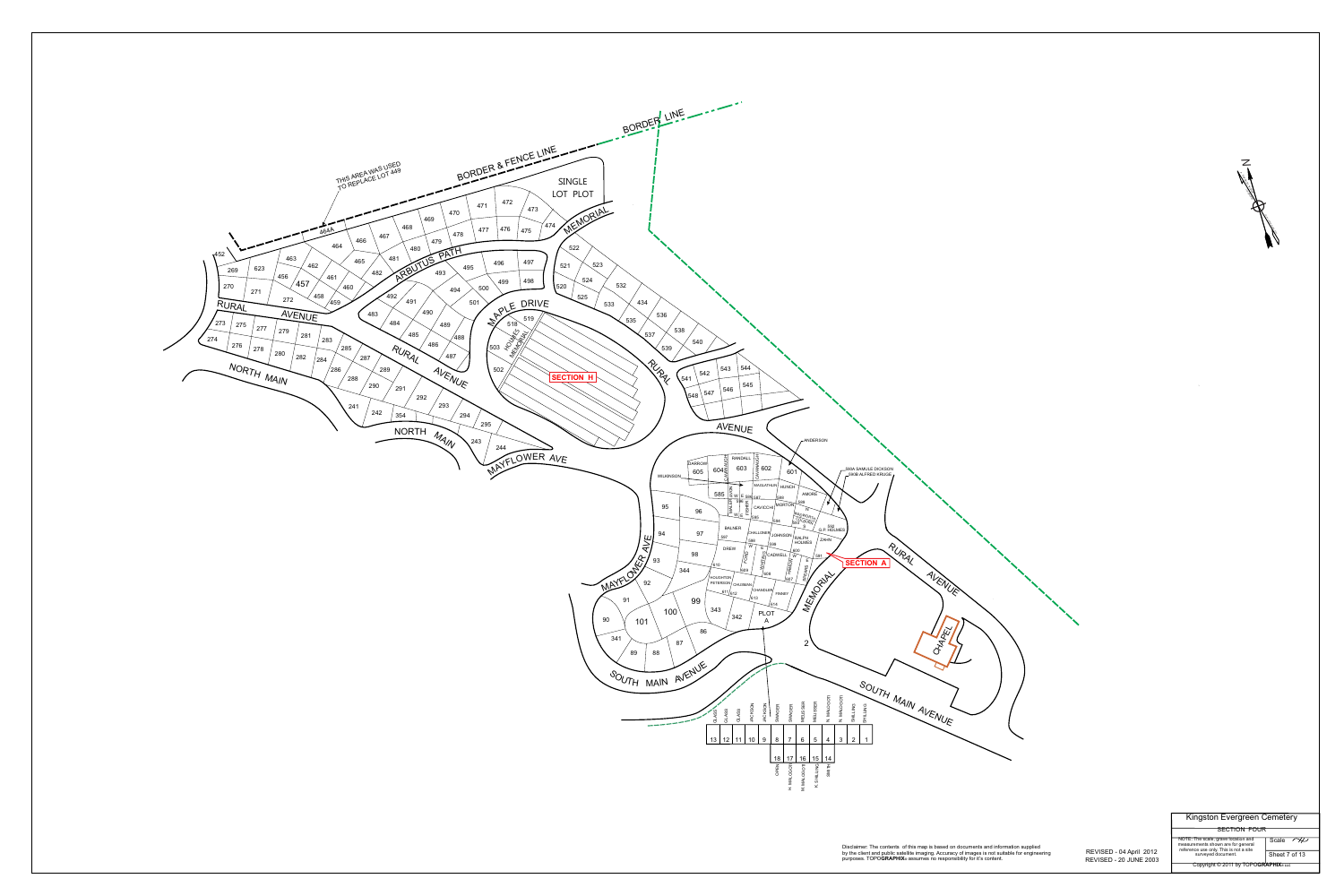| 14A<br>14<br>14B<br>BUITENHUYS<br>$\vee$<br>$\mathsf{V}$                                                                               | 13<br>12<br>11<br>10A<br>10<br>ALGAR<br>WADE &<br><b>HAMMOND</b><br>FRAZER  <br>WADE &<br><b>BAILEY</b><br><b>BAILEY</b><br>$\vee$ | 6A<br>KAULBECK<br><b>PASTORIS</b><br>DONOUON<br>V                                                                         | -4<br>. 5<br><b>PASTORIS</b><br>LEIGHTON<br><b>KARUSE</b><br><b>DREW</b><br>DONER !                                                                                           | R                         |
|----------------------------------------------------------------------------------------------------------------------------------------|------------------------------------------------------------------------------------------------------------------------------------|---------------------------------------------------------------------------------------------------------------------------|-------------------------------------------------------------------------------------------------------------------------------------------------------------------------------|---------------------------|
| 28<br>29<br><b>MCGOFF</b><br>P O                                                                                                       | 27<br>23<br>26<br>24<br>25<br><b>TARMLY</b><br><b>MACLNNIS</b><br><b>WINTER</b><br><b>PIRES</b><br>CAREY                           | 21A<br>22<br>21B<br>20<br>21<br>GALLAGHER<br>TRED<br>CREM<br><b>DUNCAN</b><br><b>BRISSENDRSEN</b><br>LOTS<br>ONLY         | 17<br>18<br>21A<br>19<br>16<br>15<br><b>FONSECA</b><br><b>MACEDO &amp; PERIERA</b><br><b>WEST</b><br><b>FONSECA</b><br><b>WARNSMAN</b><br>$\Xi$<br>ഗ<br>靣                     | R                         |
| 43A<br>44A<br>44<br>43<br>42<br>BATEMAN   MCANDREWS<br><b>PONTE</b><br><b>HALUNEM</b><br>$\vee$<br>$\mathbf{V}$<br>61A 61B<br>L9<br>59 | 38A<br>41<br>39<br>38<br>40<br>FOGG<br>WALLACE<br><b>FELEEIANO</b><br>V<br>55<br>56<br>55B 35A<br>54                               | 36<br>34<br>35<br>37<br>LEE<br>VAUGHN<br><b>DUNCAN</b><br><b>RYOLLS</b><br>53                                             | 30 <sup>°</sup><br>33A<br>31<br>32A<br>32<br>33<br>COUGHLIN<br>$+ B$<br>GEBHARD<br>ARNOLD<br><b>BUHL</b><br>(2)<br>$\Box$<br>$\vee$<br>മ<br>(2)<br>49<br>45<br>48<br>47<br>46 | R                         |
| 58<br>  WASTGATE<br>CAZODULL<br><b>GLASS</b><br>CADENHEAD<br>COFFEY<br>CAZCAULT<br>$V$ $\vdots$ $V$                                    | 57<br><b>FRIES</b><br>LUNGREN  <br><b>JORIO</b><br><b>TUCKER</b><br>$\vee$<br>$\mathsf{V}$                                         | 52<br>51<br>50<br><b>ANASTASIA</b><br>SOUCA<br><b>WISE</b><br><b>MOORE</b>                                                | JOHNSON i<br><b>GILBERT</b><br>$\frac{1}{2}$ JACOBS $\frac{1}{2}$<br><b>HOLMES</b><br><b>FLGLIOLI</b>                                                                         | $\mathsf{R}^{\prime}$     |
| <b>PATH</b><br>62<br>63<br>64                                                                                                          | 67A   67B<br>70<br>65<br>68<br>69<br>66                                                                                            | <b>PATH</b><br>73A<br>$73-1$<br>71<br>72<br>$73-2$                                                                        | 74<br>75<br>76<br>77                                                                                                                                                          |                           |
| COLMAN<br><b>BONNEY</b><br>NATHANSON<br><b>MILLER</b>                                                                                  | DOUGLAS<br>CARLSON<br><b>FROST</b><br><b>MACLEAN</b><br><b>SMITH</b><br>WHIDDEN<br><b>TANGLEY</b>                                  | <b>FISHER</b><br><b>TUBMAN</b><br><b>VERRY</b><br><b>STROUT</b><br><b>TREE</b><br>LOTS                                    | <b>NORTH</b><br>RAFFERTY<br><b>MCNEIL</b><br>MALLONE                                                                                                                          | $\mid R$                  |
| 77B<br>77A<br>78<br>79<br>80<br><b>BOPP</b><br>MAYNARD<br><b>ERBAN</b><br>$\vee$                                                       | 82<br>83<br>86<br>81<br>85<br>84<br>CARONHO<br>PINKHAM<br><b>BENOIT</b><br>WHITAKER<br><b>SMITH</b><br>WHITAKER                    | 87C<br>87 A & B<br>88<br>87<br>FELECIANO !<br>BISSONETT<br>TREE<br>LOTS<br>$\vee$                                         | 94<br>93<br>92<br>89<br>90<br>91<br><b>KIRBY</b><br>AMENDLARI<br>AMENDLARI<br>COTE JOYCE<br>SEGER / PECT                                                                      | $\overline{\mathsf{R}}$   |
| 94B<br>94A<br>95<br>96<br><b>GRANT</b><br>COBB<br>TREE TREE<br>LOTS LOTS<br>$\vee$<br>$\vee$                                           | 97<br>99<br>100<br>101<br>102<br>98<br><b>SMITH</b><br><b>JOUBERT</b><br><b>JOUBERT</b><br><b>ALFIERI</b><br>LORING<br>CUSHMAN     | 106<br>104<br>105<br>103<br>MCMANNUS <sup>¦</sup><br><b>MCMANNUS</b><br>CALDERA<br>VOGH                                   | 112<br>108<br>109<br>107<br>110<br>111<br>  MCMANNUS  <br><b>HALL</b><br>RUPRECHT   RUPRECHT<br><b>RUPRECHT</b><br><b>HALL</b>                                                | $\mathsf{R}$              |
| 113<br>114<br>SHIVERICK   SACRAMONE  <br>$\vee$<br>$\vee$                                                                              | 116<br>115<br>117<br>119<br>118<br>120<br><b>MITCHELL</b><br><b>BIRD</b><br>CUSHMAN<br>WEBER<br><b>ALFIERI</b>                     | 121<br>122<br>122A<br>123<br>124<br><b>DRISCOLL</b><br><b>HAMILTON</b><br><b>HAMILTON</b><br>PETERSON<br>V V              | 129<br>125<br>127<br>126A<br>128<br>126<br><b>TUPPER</b><br><b>HAMILTON</b><br><b>HAMILTON</b><br><b>BARRETT</b><br>SING SEN<br>$\vee$<br>$\mathbf{V}$                        | $\mathsf{R}^{\mathsf{I}}$ |
|                                                                                                                                        | 129A 129B<br>132<br>133<br>130<br>131<br>134<br><b>NEAL</b><br>PARENT<br><b>SHAW</b><br>ARRUDA<br>$\mathsf{V}$<br>$\vee$<br>$\vee$ | 135A<br>135<br>135B<br>137A   137B<br>136<br><b>MORTON</b><br>SHEPPARD<br>COOK<br>$\vee$<br>TREE<br>$\vee$<br><b>LOTS</b> | 143<br>139A 139B<br>142<br>141<br>140<br>138<br><b>JACKSON</b><br>STEWART<br><b>KALB</b><br>PIERCE<br><b>TAYLOR</b><br><b>TUPPER</b><br>$\leq$<br>DONO                        | $\overline{144}$          |
|                                                                                                                                        |                                                                                                                                    |                                                                                                                           | <b>PIERCE</b>                                                                                                                                                                 | R                         |



 REVISED - 20 JUNE 2003 REVISED - 04 April 2012

by the client and public satellite imaging. Accuracy of images is not suitable for engineering

Copyright © 2011 by TOPO**GRAPHIX**® **LLC** Sheet 8 of 13 surveyed document.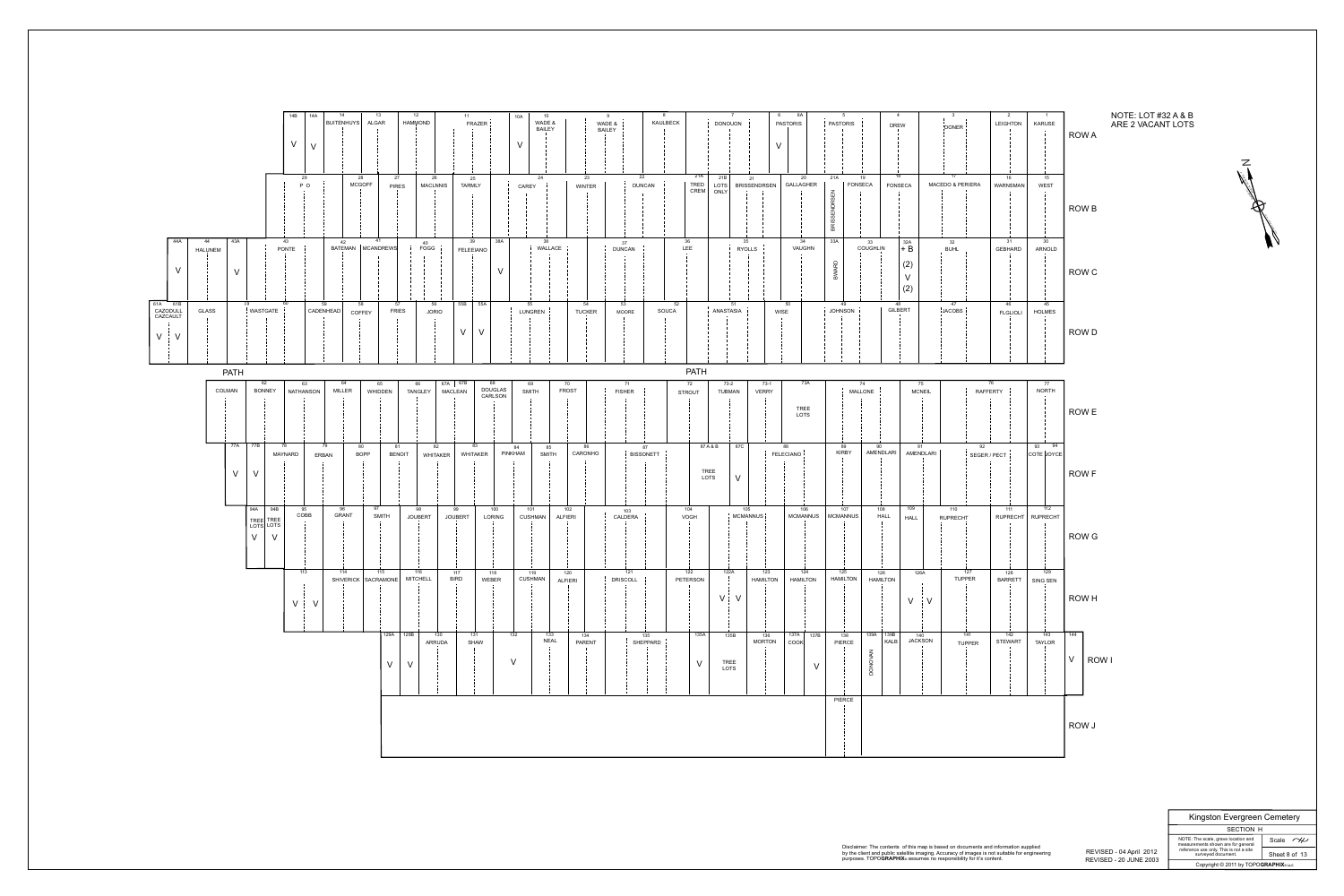

SECTION A Kingston Evergreen Cemetery

Scale  $\sim$ Sheet 9 of 13

Copyright © 2011 by TOPOGRAPHIX®LLC NOTE: The scale, grave location and measurements shown are for general reference use only. This is not a site surveyed document.



 REVISED - 20 JUNE 2003 REVISED - 04 April 2012 REVISED - 11 April 2014

Disclaimer: The contents of this map is based on documents and information supplied by the client and public satellite imaging. Accuracy of images is not suitable for engineering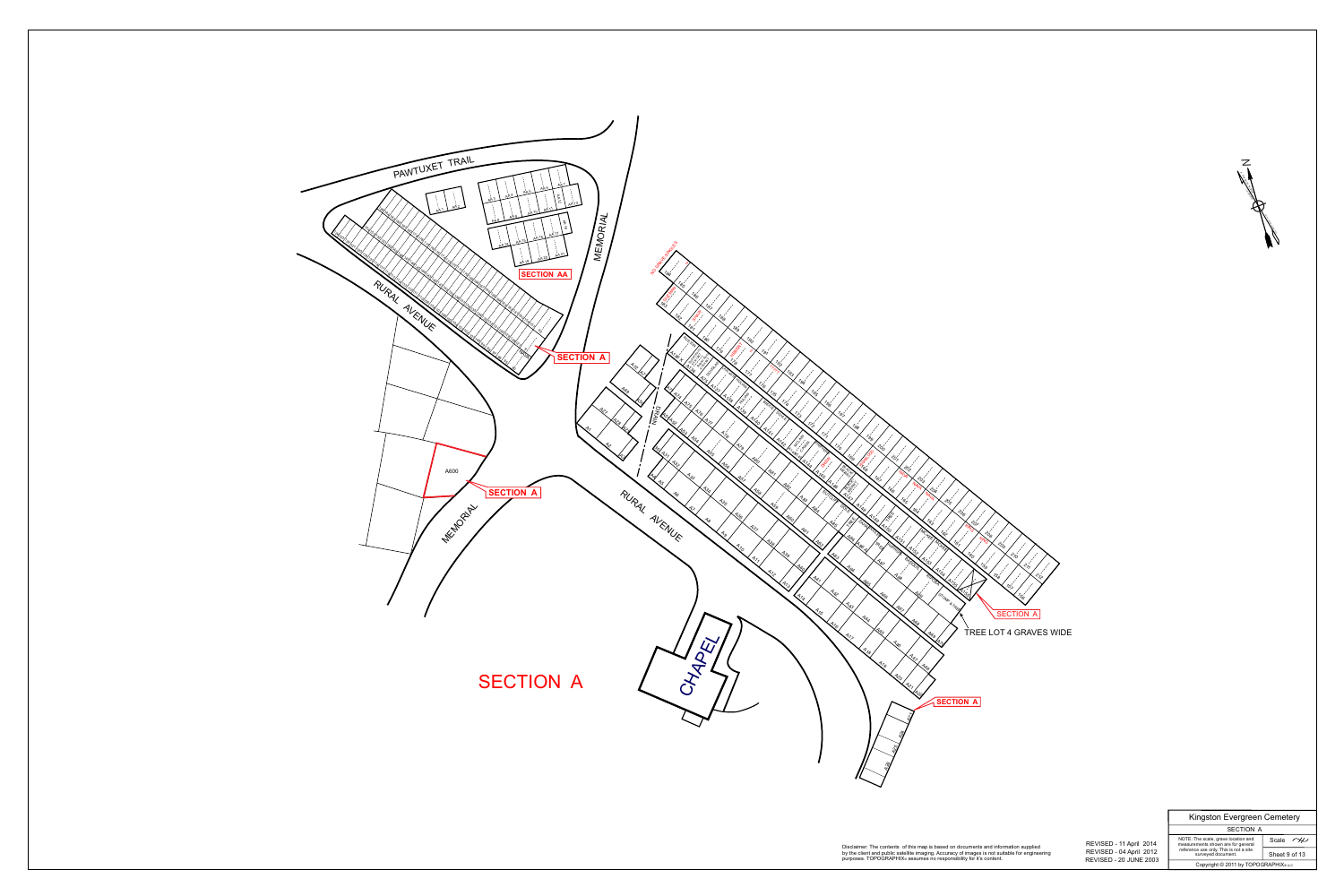

 REVISED - 20 JUNE 2003 REVISED - 04 April 2012

| $\angle$                                  |
|-------------------------------------------|
|                                           |
| Kingston Evergreen Cemetery<br>SECTION AA |

Disclaimer: The contents of this map is based on documents and information supplied by the client and public satellite imaging. Accuracy of images is not suitable for engineering purposes. TOPO**GRAPHIX®** assumes no responsibility for it's content.

Copyright © 2011 by TOPO**GRAPHIX**® **LLC**

NOTE: The scale, grave location and measurements shown are for general Scale  $\overline{\sim}$ 

Sheet 10 of 13 reference use only. This is not a site surveyed document.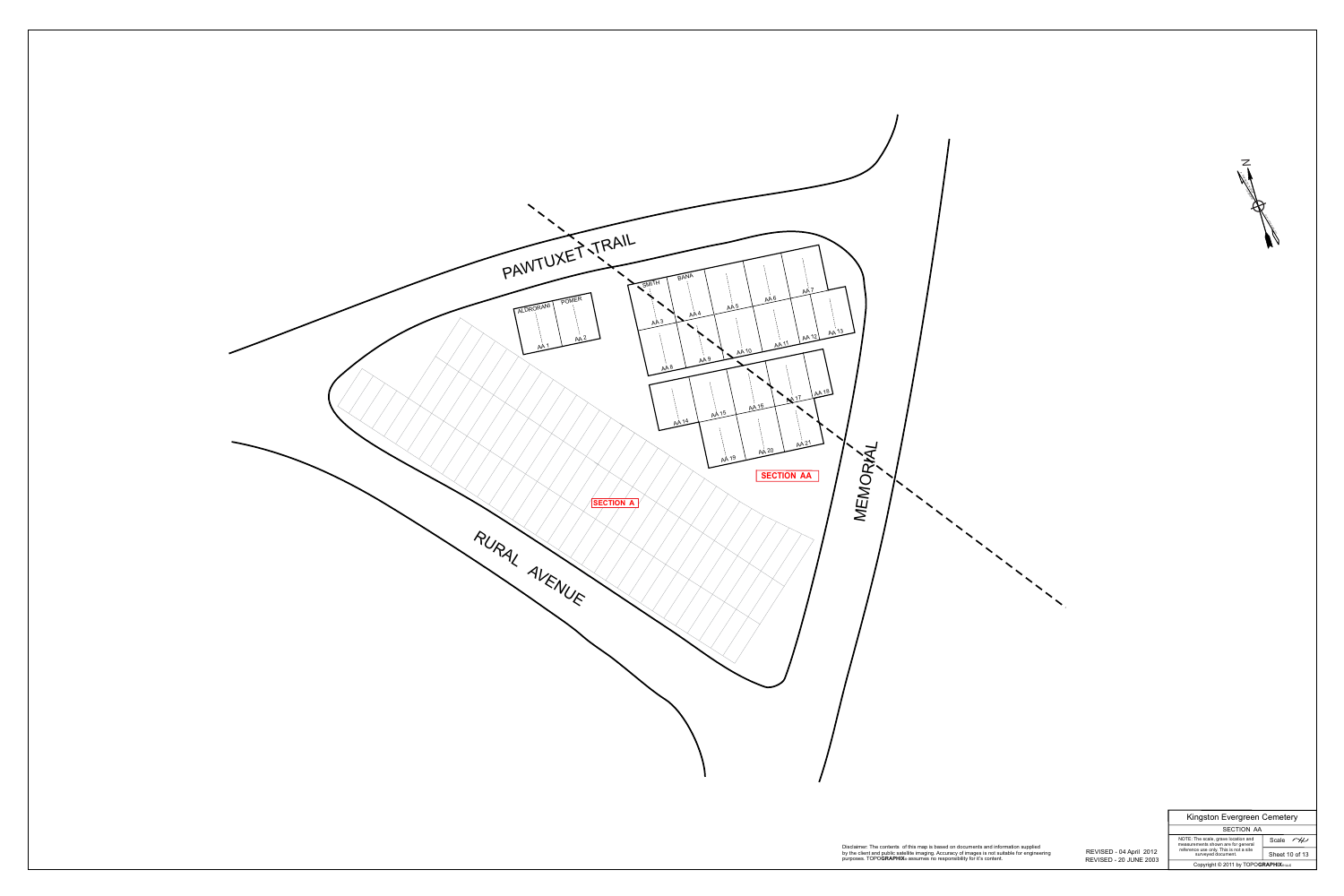

Copyright © 2011 by TOPO**GRAPHIX**® **LLC**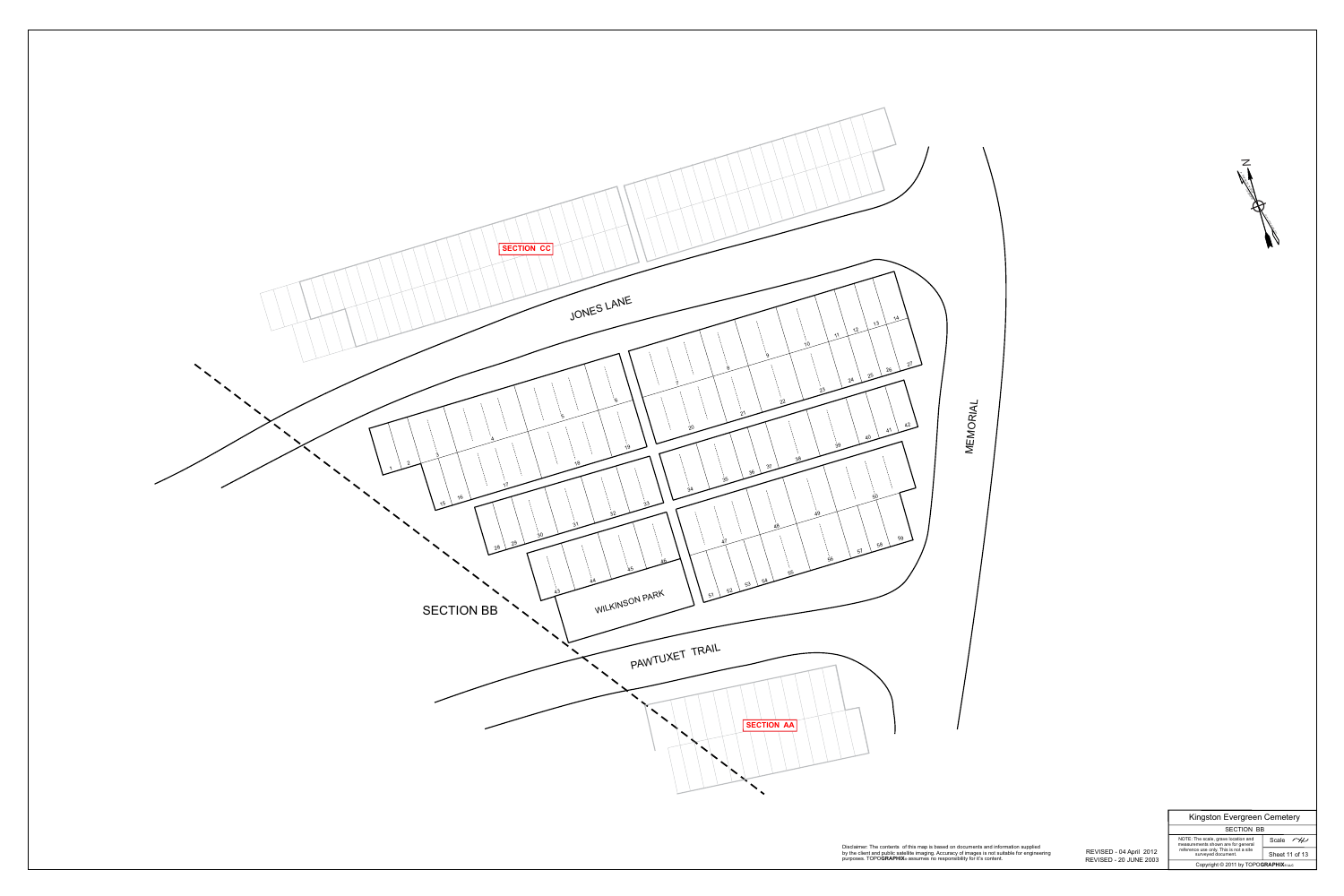

SECTION CC Kingston Evergreen Cemetery

Scale  $\overline{\sim}$ Sheet 12 of 13

 REVISED - 20 JUNE 2003 REVISED - 04 April 2012

Disclaimer: The contents of this map is based on documents and information supplied by the client and public satellite imaging. Accuracy of images is not suitable for engineering

Copyright © 2011 by TOPO**GRAPHIX**® **LLC** NOTE: The scale, grave location and measurements shown are for general reference use only. This is not a site surveyed document.